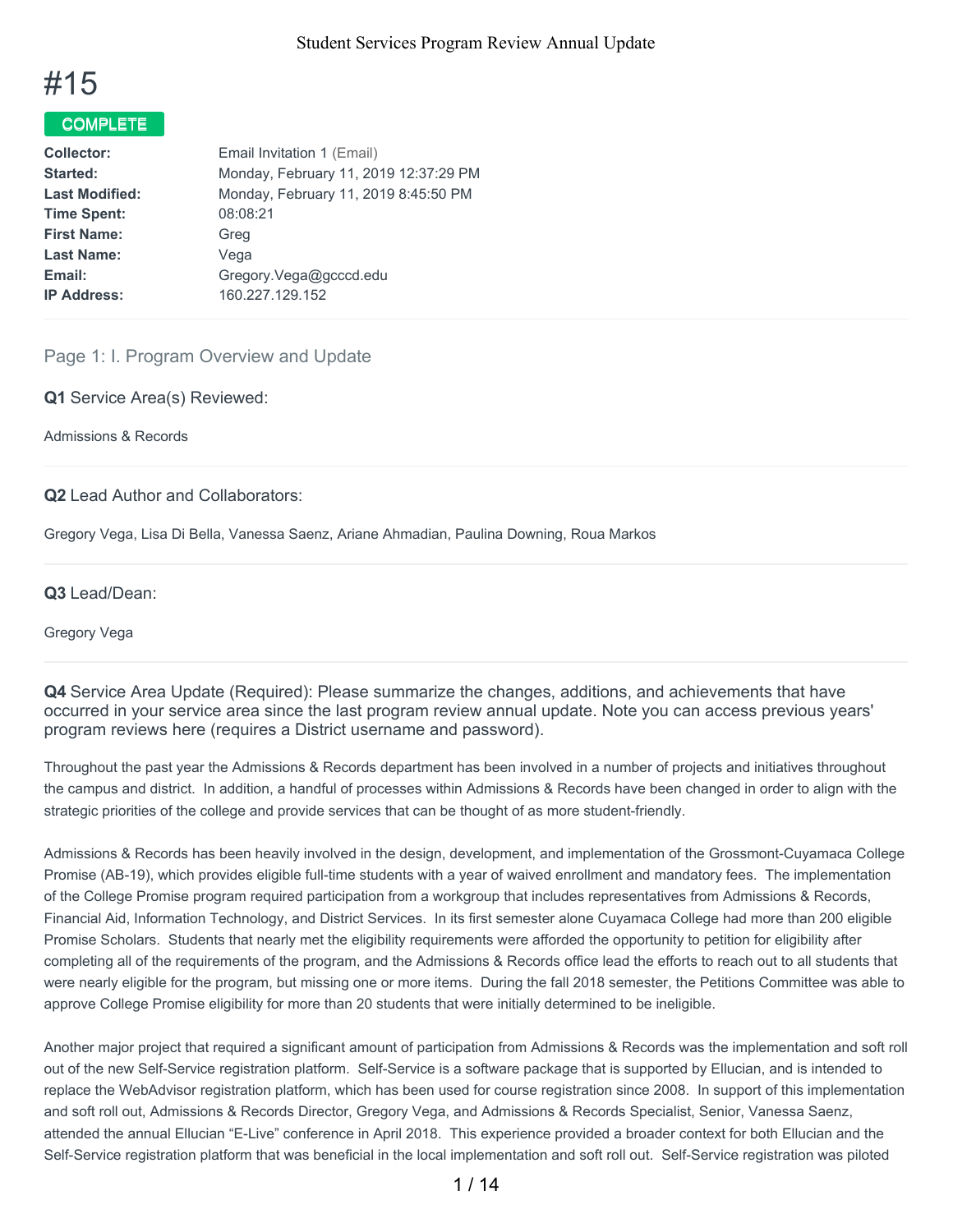for the summer 2018 term and will be implemented as a permanent replacement for WebAdvisor sometime during the 2019-2020 academic year.

In partnership with the Cuyamaca College Outreach department, Admissions & Records lead the design and implementation of CRM Recruit, a software platform intended to streamline the onboarding process for all prospective students. The CRM Recruit implementation required no less than 8 hours per week of dedicated time to design and test the software. The Admissions & Records implementation team was required to participate in weekly meetings with IT and Outreach in order to ensure that the product would be ready for release within the timeframe that coincided with the availability of the Ellucian consultants that were assisting with the design and implementation.

Admissions & Records also assisted in coordinating a response to the Department of Defense's Iteration 1 findings for their Voluntary Education Institutional Compliance Program (ICP). Participation with the ICP allows for the college to participate in the DoD Tuition Assistance (TA) program, and compliance with all DoD findings is required in order to maintain the Memorandum of Understanding between the college and the DoD. The Iteration 1 findings identified seven specific areas that required corrective action by the college, which required action by various campus and district stakeholders. Areas such as Student Services (Counseling, Financial Aid, and Veterans Services), Business Services (Accounting), and Web Support were involved in the initial response to the DoD. Admissions & Records lead the process of collecting, organizing, and submitting the comprehensive response on behalf of the college to the DoD.

Admissions & Records joined with the division of Student Services as a whole in order to offer extended office hours, including Saturday hours, at the beginning of each primary term. Whereas in the past these hours were not heavily advertised, there has been a coordinated effort throughout the Student Services division to advertise these hours early and often. The result was a nearly twofold increase in the number of students attending these Saturday hours in person when compared to previous years. In the two Saturdays prior to the spring 2019 semester more than 60 students took advantage of these extended hours in Admissions & Records. In partnership with the IT Security Workgroup, Admissions & Records served as the pilot group for a forthcoming districtwide Cybersecurity Training program. Nine employees successfully completed the training, which took an average of one hour to complete. Feedback was gathered and taken to the IT Security Workgroup for discussion. The group decided to move forward with the implementation of the Cybersecurity Training program at the district level, which will occur sometime during the 2019-2020 academic year.

A handful of internal processes have been reviewed and changed in order to provide services that are more student-friendly. Some highlights include the ability for students to purchase and pick up official transcripts on demand. In the past, a rush transcript was processed in 2 business days and the regular turnaround time was 5 business days. Students can now walk into the Admissions & Records office and receive their official transcript in a matter of minutes. Another process that was updated is how completed degrees and certificates are distributed. In the past, students were required to come and pick up their degrees and certificates in person. After the fall 2018 semester the Admissions & Records department piloted the distribution of these records via mail. The advantage of piloting this process after the fall semester, when there are relatively fewer graduated than the spring, allowed for an analysis of the process in order to determine best practices. Admissions & Records will be moving forward with mailing degrees and certificates from here on out, and will allow students that prefer to pick up their records in person to opt out of this new process. Finally, the Admissions & Records department piloted a process where certain information that was previously released to students only in person is now being shared over the phone. Within the framework of a multi factor authentication process, students can now have their WebAdvisor passwords reset and receive the results of petitions via phone call as opposed to having to come in and get this information in person. Moving forward, additional information that is determined to be mildly and moderately sensitive will be considered for this process as well.

The Evaluations department conferred 1,044 degrees and 244 certificates in 2018. The number of degrees and certificates has been trending upward over the past three years, and with the proposed changes to the funding formula for all California community colleges that number is projected to continue to increase.

The permanent staffing of the Admissions & Records office has been in a state of transition since the summer of 2017. A handful of permanent employees are serving in substitute roles within and outside of the office. Ariane Ahmadian, permanent Admissions & Records Assistant, Senior is currently serving as the substitute A&R Specialist for Title V (Pathway Academy) and Dual Enrollment,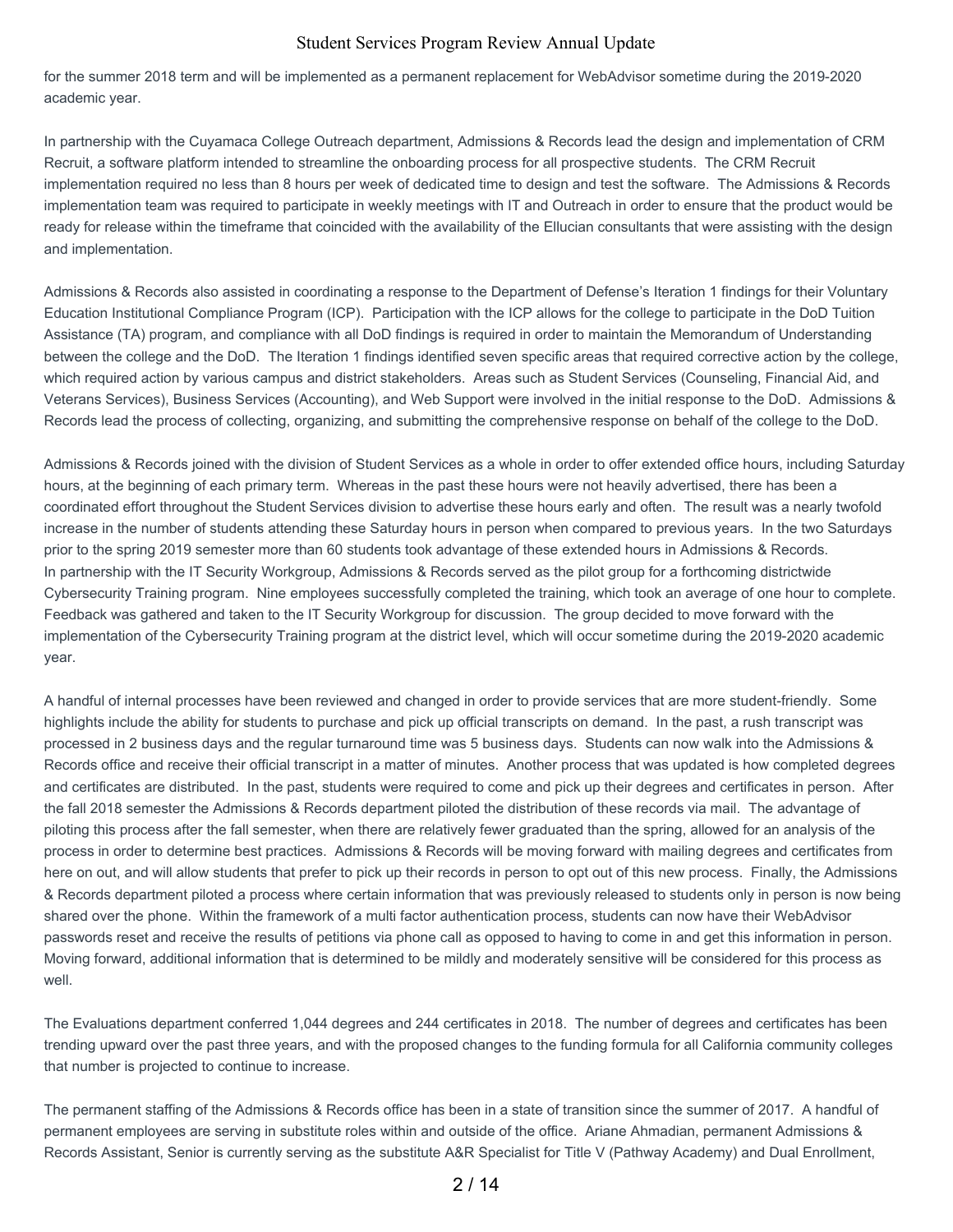Paulina Downing, permanent Admissions & Records Assistant, is currently serving as the substitute A&R Specialist for Residency. Sandra Ramos, permanent Admissions & Records Specialist for Residency is currently serving as the substitute A&R Evaluations Advisor at Grossmont College. Roua Markos, a former student employee, has been brought in to backfill these vacancies and is currently serving as the substitute A&R Assistant. Laura Keller, Admissions & Records Evaluations Advisor, retired at the end of the 2018 calendar year, leaving the college with only one Evaluations Advisor until that position is filled. The recruitment process to fill these positions has begun, and is currently in various stages.

#### Page 2: II. Student Learning Outcomes/Student Services Outcomes Assessment Reflection

**Q5** Please provide a summary of your service area's student learning outcome (SLO) and student services outcome (SSO) assessment efforts and findings from 2017/18. For assistance locating assessment information stored in TracDat, please contact the Institutional Effectiveness, Success, and Equity Office at brianna.hays@gcccd.edu.

Prior to the 2018 program review annual update, SLO data was not collected for Admissions & Records. This gap was identified at the time and became an action item for future program review.

**Q6** OPTIONAL: Please use the button below to upload any additional/supporting documentation (in Word or PDF format) for the above question.

**Respondent skipped this question**

**Q7** How did (or will) your service area use its 2017/18 SLO and SSO assessment findings to advance student success and improve services to students?

N/A

**Q8** OPTIONAL: Please use the button below to upload any additional/supporting documentation (in Word or PDF format) for the above question.

**Respondent skipped this question**

**Q9** What are your service area's assessment plans (i.e., which SLOs and/or SSOs will be assessed) for 2018/19?

The Admissions & Records department has worked in partnership with the office of Institutional Effectiveness Success and Equity to create a Point of Service student survey. The survey will be refined and implemented, and results from the survey will be used to identify specific SSOs and inform next years comprehensive program review.

**Q10** OPTIONAL: Please use the button below to upload any additional/supporting documentation (in Word or PDF format) for the above question.

**Respondent skipped this question**

Page 3: III. Student Achievement and Institutional Effectiveness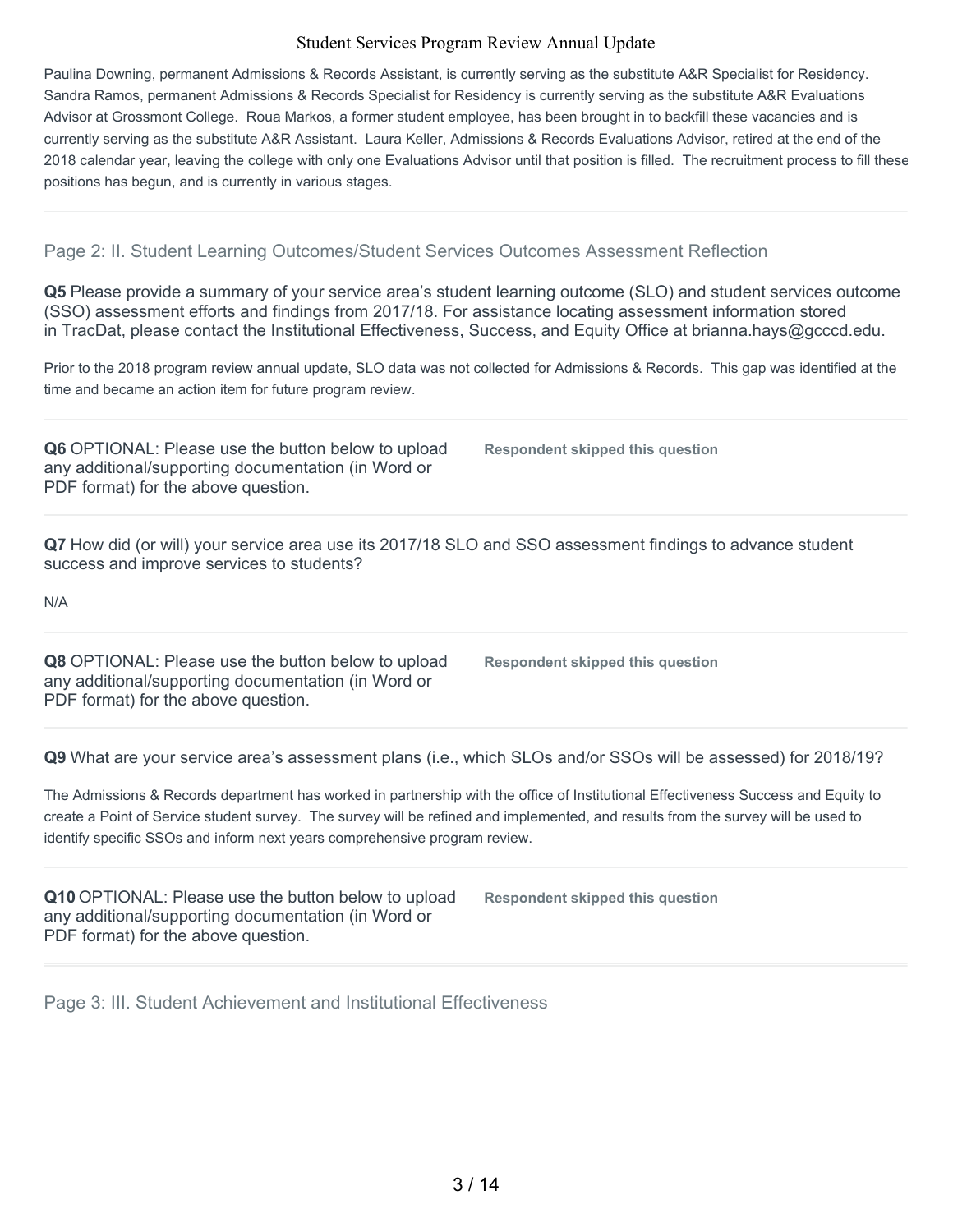**Q11** Please review any research data and/or reports for your service area and summarize the findings and implications for practice.

Prior to the 2018 Program Review annual update, the Admissions & Records department did not collect data on equity in student access and success. The creation of a Point of Service student survey was identified as a first step to intentionally gathering data that can speak to this metric.

**Q12** OPTIONAL: Please use the button below to upload any additional/supporting documentation (in Word or PDF format) for the above question.

**Respondent skipped this question**

**Q13** What steps will the service area take to improve services and/or outcomes (e.g., course success, persistence, degree/certificate completion, or transfer) for the College's disproportionately impacted student groups?To access a detailed report on the College's equity data, click here. To access college-wide student demographic and outcome data, click here.

The implementation of the Admissions & Records Point of Service student survey will serve as a first step to improve outcomes for disproportionately impacted student populations. We will continue to work with the East County Education Alliance in order to have forms and other materials translated into Spanish and Arabic. The Director of Admissions & Records will attend the National Conference for Race and Ethnicity in American Higher Education (NCORE) in May 2019.

| Q14 OPTIONAL: Please use the button below to upload<br>any additional/supporting documentation (in Word or<br>PDF format) for the above question.                                              | <b>Respondent skipped this question</b> |
|------------------------------------------------------------------------------------------------------------------------------------------------------------------------------------------------|-----------------------------------------|
| Page 4: IV. Previous Goals: Update (If Applicable)                                                                                                                                             |                                         |
| Q15 Would you like to provide an update for your<br>previous program review goal(s)?                                                                                                           | Yes                                     |
| Page 5: Previous Goal 1                                                                                                                                                                        |                                         |
| <b>Q16</b> Previous Goal 1:                                                                                                                                                                    |                                         |
| The Admissions and Records department will utilize our student record imaging system, ImageNow to scan and archives all of our<br>student records and transition towards a "paperless" office. |                                         |
| <b>Q17</b> Link to College Strategic Goal(s):                                                                                                                                                  | <b>Organizational Health</b>            |
| Q18 Goal Status                                                                                                                                                                                | In Progress                             |
|                                                                                                                                                                                                |                                         |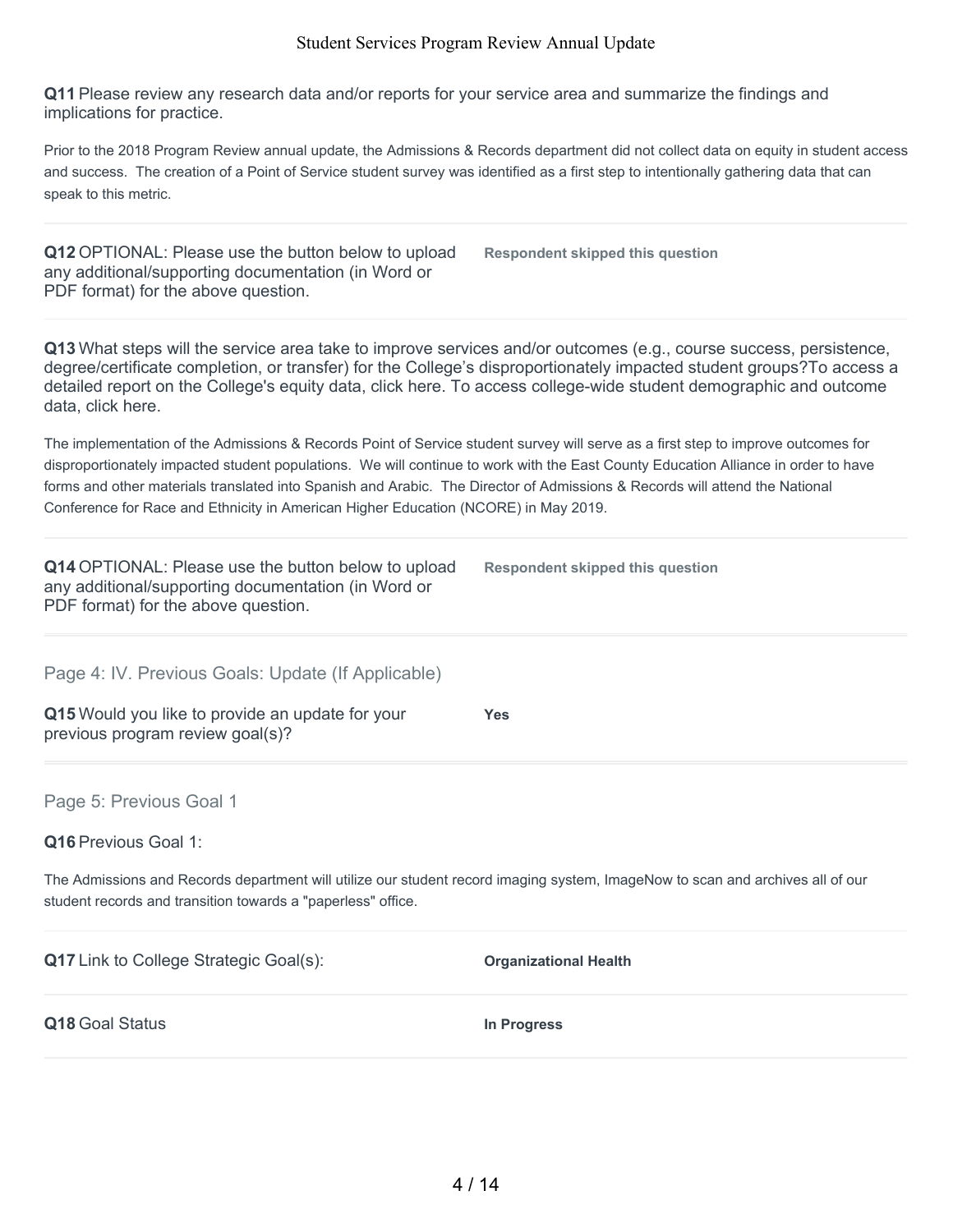**Q19** How was the goal evaluated? If the goal is "in progress," how will it be evaluated?

Evaluation of this goal will be based on when all document imaging has been completed. This is a project that will take years to complete given the quantity of paper records to be scanned and the capacity of the office related to personnel.

**Q20** Please provide the rationale for this goal:

The desire to move towards a "paperless" office will allow for a more efficient use of the physical space in the Admissions & Records office, reduce the potential for unauthorized FERPA related issues, and provide a sustainability model that is more environmentally friendly.

**Q21** Please provide the goal action steps for the year (previously "Activities"):

Assess the current number of paper documents to be scanned and identify what percentage of those documents will be imaged within the current year.

**Q22** \*\*OPTIONAL\*\* Previous Goal 1 Additional Documentation: If you have any additional documentation you would like to include in relation to this goal, please use the "Upload" button below. You can upload a Word document or PDF file.

**Q23** Do you have another goal to update? **Yes**

**Respondent skipped this question**

Page 6: Previous Goal 2

**Q24** Previous Goal 2:

In partnership with the Office of Institutional Effectiveness, Success, & Equity, develop and implement a Point of Service student survey to generate data that can be used to measure departmental goals and SSOs.

**Q25** Link to College Strategic Goal(s): **Student Validation and Engagement Q26** Goal Status **In Progress**

**Q27** How was the goal evaluated? If the goal is "in progress," how will it be evaluated?

A preliminary draft of the Admissions & Records PoS survey has been created. The next steps will be to finalize the version that will be administered to students and to implement the survey.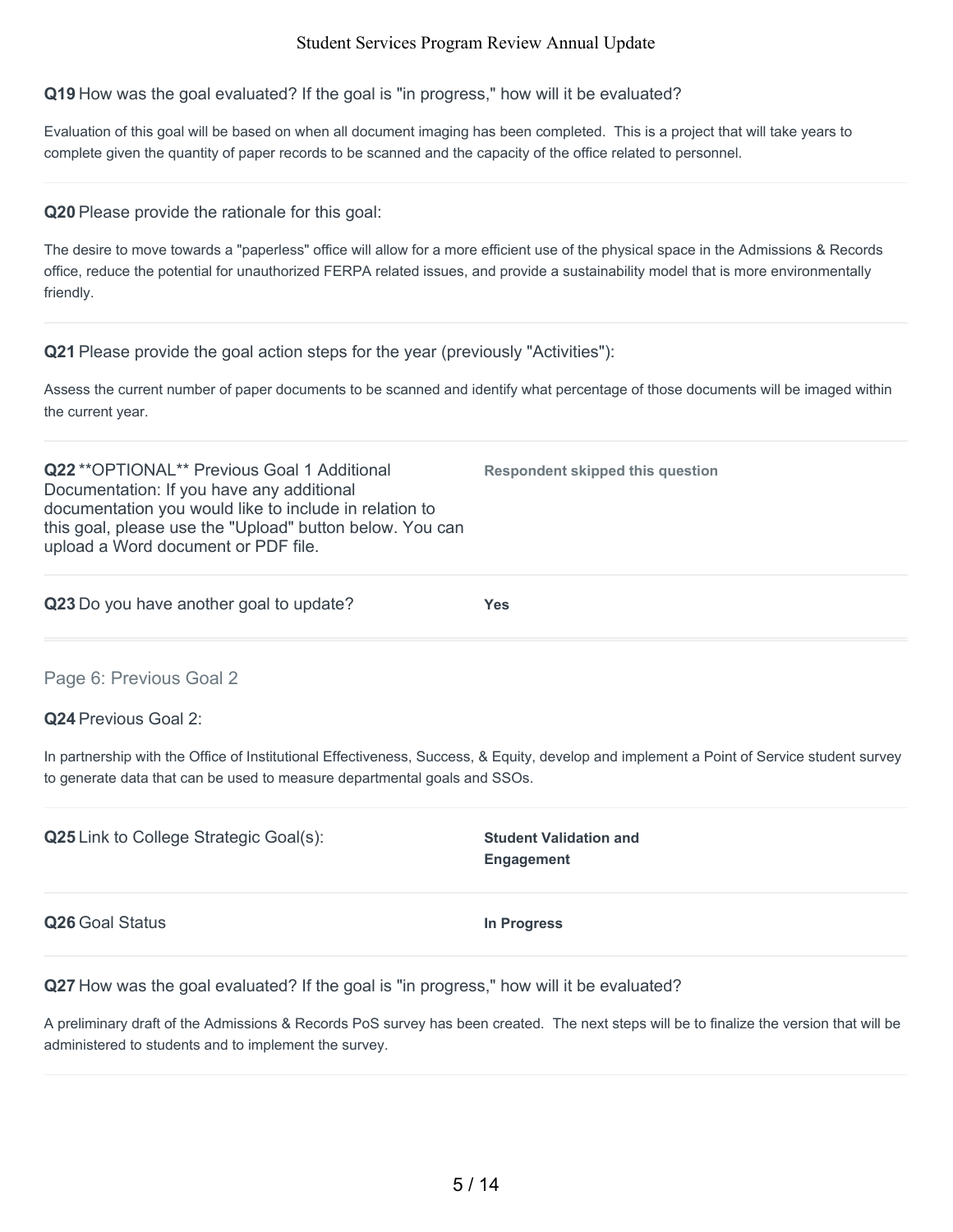**Q28** Please provide the rationale for this goal:

The implementation of the Admissions & Records PoS survey will allow for meaningful data gathering that should inform future program review and decision making.

**Q29** Please provide the goal action steps for the year (previously "Activities"):

Finalize the survey and implement for student use.

| Q30 ** OPTIONAL** Previous Goal 2 Additional<br>Documentation: If you have any additional<br>documentation you would like to include in relation to<br>this goal, please use the "Upload" button below. You can<br>upload a Word document or PDF file. | <b>Respondent skipped this question</b> |
|--------------------------------------------------------------------------------------------------------------------------------------------------------------------------------------------------------------------------------------------------------|-----------------------------------------|
| Q31 Do you have another goal to update?                                                                                                                                                                                                                | <b>No</b>                               |
| Page 7: Previous Goal 3                                                                                                                                                                                                                                |                                         |
| Q32 Previous Goal 3:                                                                                                                                                                                                                                   | <b>Respondent skipped this question</b> |
| Q33 Link to College Strategic Goal(s):                                                                                                                                                                                                                 | <b>Respondent skipped this question</b> |
| Q34 Goal Status                                                                                                                                                                                                                                        | <b>Respondent skipped this question</b> |
| Q35 How was the goal evaluated? If the goal is "in<br>progress," how will it be evaluated?                                                                                                                                                             | <b>Respondent skipped this question</b> |
| Q36 Please provide the rationale for this goal:                                                                                                                                                                                                        | <b>Respondent skipped this question</b> |
| Q37 Please provide the goal action steps for the year<br>(previously "Activities"):                                                                                                                                                                    | <b>Respondent skipped this question</b> |
| Q38 ** OPTIONAL** Previous Goal 3 Additional<br>Documentation: If you have any additional<br>documentation you would like to include in relation to<br>this goal, please use the "Upload" button below. You can<br>upload a Word document or PDF file. | <b>Respondent skipped this question</b> |
| Q39 Do you have another goal to update?                                                                                                                                                                                                                | <b>Respondent skipped this question</b> |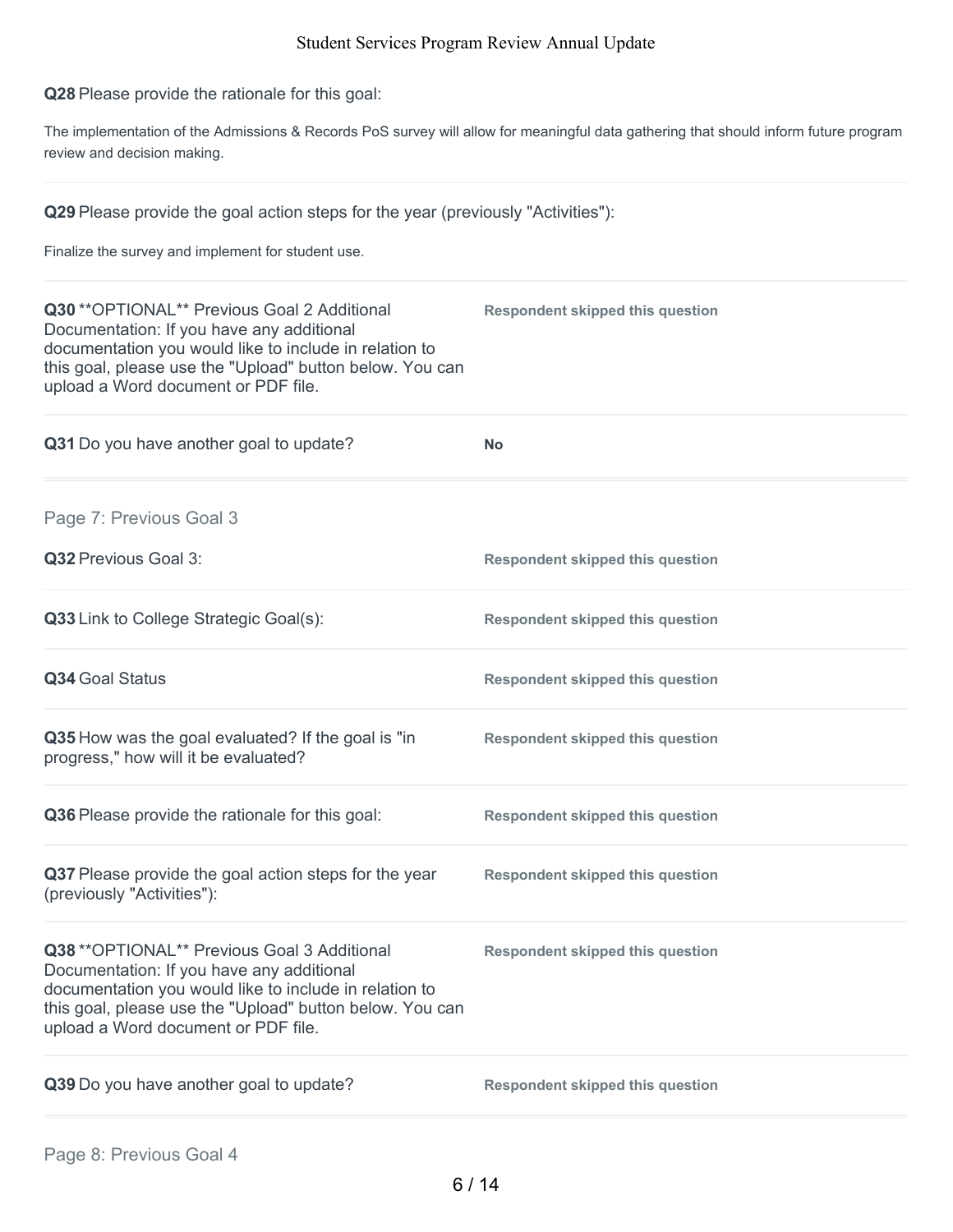| <b>Q40 Previous Goal 4:</b>                                                                                                                                                                                                                            | <b>Respondent skipped this question</b> |
|--------------------------------------------------------------------------------------------------------------------------------------------------------------------------------------------------------------------------------------------------------|-----------------------------------------|
| <b>Q41</b> Link to College Strategic Goal(s):                                                                                                                                                                                                          | <b>Respondent skipped this question</b> |
| <b>Q42 Goal Status</b>                                                                                                                                                                                                                                 | <b>Respondent skipped this question</b> |
| Q43 How was the goal evaluated? If the goal is "in<br>progress," how will it be evaluated?                                                                                                                                                             | <b>Respondent skipped this question</b> |
| Q44 Please provide the rationale for this goal:                                                                                                                                                                                                        | <b>Respondent skipped this question</b> |
| Q45 Please provide the goal action steps for the year<br>(previously "Activities"):                                                                                                                                                                    | <b>Respondent skipped this question</b> |
| Q46 ** OPTIONAL** Previous Goal 4 Additional<br>Documentation: If you have any additional<br>documentation you would like to include in relation to<br>this goal, please use the "Upload" button below. You can<br>upload a Word document or PDF file. | <b>Respondent skipped this question</b> |
| Q47 Do you have another goal to update?                                                                                                                                                                                                                | <b>Respondent skipped this question</b> |
| Page 9: Previous Goal 5                                                                                                                                                                                                                                |                                         |
| Q48 Previous Goal 5:                                                                                                                                                                                                                                   | <b>Respondent skipped this question</b> |
| Q49 Link to College Strategic Goal(s):                                                                                                                                                                                                                 | <b>Respondent skipped this question</b> |
| Q50 Goal Status                                                                                                                                                                                                                                        | <b>Respondent skipped this question</b> |
| Q51 How was the goal evaluated? If the goal is "in<br>progress," how will it be evaluated?                                                                                                                                                             | <b>Respondent skipped this question</b> |
| Q52 Please provide the rationale for this goal:                                                                                                                                                                                                        | <b>Respondent skipped this question</b> |
| Q53 Please provide the goal action steps for the year<br>(previously "Activities"):                                                                                                                                                                    | <b>Respondent skipped this question</b> |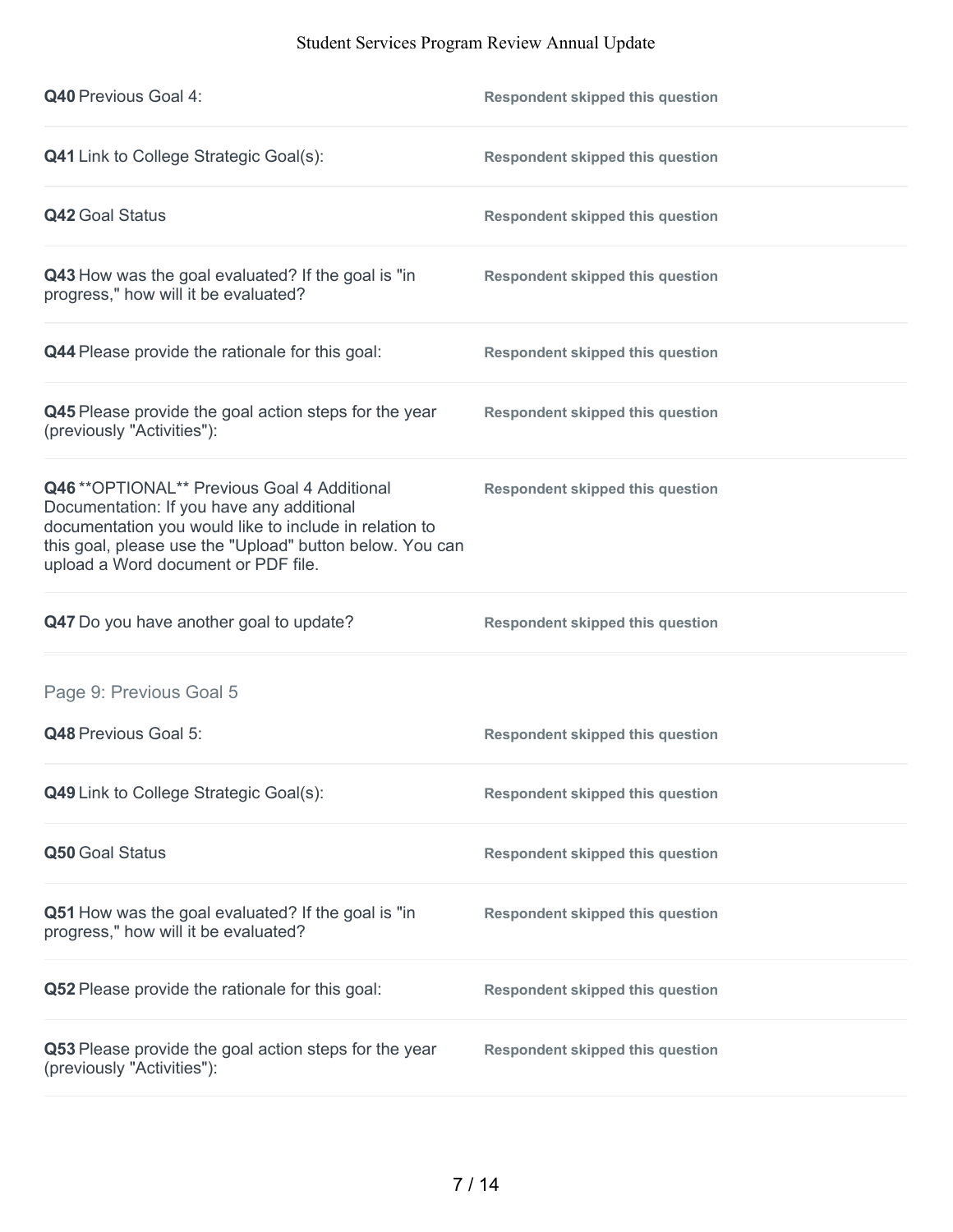| Q54 ** OPTIONAL** Previous Goal 5 Additional<br>Documentation: If you have any additional<br>documentation you would like to include in relation to<br>this goal, please use the "Upload" button below. You can<br>upload a Word document or PDF file. | <b>Respondent skipped this question</b> |
|--------------------------------------------------------------------------------------------------------------------------------------------------------------------------------------------------------------------------------------------------------|-----------------------------------------|
| Page 10: V. New Goals (If Applicable)                                                                                                                                                                                                                  |                                         |
| Q55 Would you like to propose any new goal(s)?                                                                                                                                                                                                         | <b>No</b>                               |
| Page 11: New Goal 1                                                                                                                                                                                                                                    |                                         |
| Q56 New Goal 1:                                                                                                                                                                                                                                        | <b>Respondent skipped this question</b> |
| <b>Q57</b> Link to College Strategic Goal(s):                                                                                                                                                                                                          | <b>Respondent skipped this question</b> |
| Q58 Please provide the rationale for this goal:                                                                                                                                                                                                        | <b>Respondent skipped this question</b> |
| Q59 Please provide the goal action steps for the year<br>(previously "Activities"):                                                                                                                                                                    | <b>Respondent skipped this question</b> |
| Q60 How will the goal be evaluated?                                                                                                                                                                                                                    | <b>Respondent skipped this question</b> |
| Q61 ** OPTIONAL** New Goal 1 Additional<br>Documentation: If you have any additional<br>documentation you would like to include in relation to<br>this goal, please use the "Upload" button below. You can<br>upload a Word document or PDF file.      | <b>Respondent skipped this question</b> |
| Q62 Do you have another new goal?                                                                                                                                                                                                                      | <b>Respondent skipped this question</b> |
| Page 12: New Goal 2                                                                                                                                                                                                                                    |                                         |
| Q63 New Goal 2:                                                                                                                                                                                                                                        | <b>Respondent skipped this question</b> |
| Q64 Link to College Strategic Goal(s):                                                                                                                                                                                                                 | <b>Respondent skipped this question</b> |
| Q65 Please provide the rationale for this goal:                                                                                                                                                                                                        | <b>Respondent skipped this question</b> |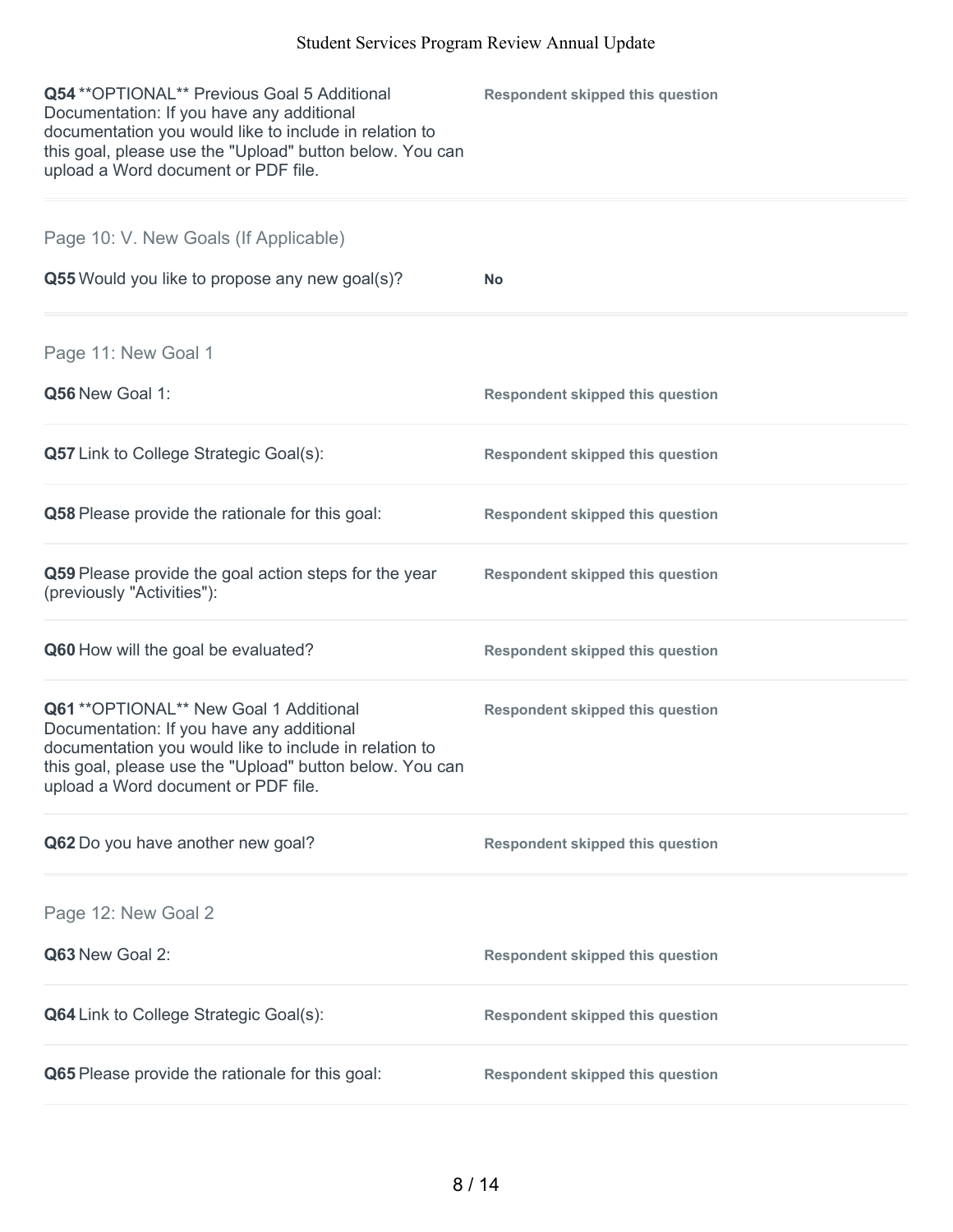| Q66 Please provide the goal action steps for the year<br>(previously "Activities"):                                                                                                                                                                                                                                                                                                 | <b>Respondent skipped this question</b> |
|-------------------------------------------------------------------------------------------------------------------------------------------------------------------------------------------------------------------------------------------------------------------------------------------------------------------------------------------------------------------------------------|-----------------------------------------|
| Q67 How will the goal be evaluated?                                                                                                                                                                                                                                                                                                                                                 | <b>Respondent skipped this question</b> |
| Q68 ** OPTIONAL** New Goal 2 Additional<br>Documentation: If you have any additional<br>documentation you would like to include in relation to<br>this goal, please use the "Upload" button below. You can<br>upload a Word document or PDF file.                                                                                                                                   | <b>Respondent skipped this question</b> |
| Page 13: VI. Resources Needed to Fully Achieve Goal(s)                                                                                                                                                                                                                                                                                                                              |                                         |
| Q69 Is the program requesting resources this year to<br>achieve this goal?                                                                                                                                                                                                                                                                                                          | Yes                                     |
| Page 14: V. Faculty Resource Needs                                                                                                                                                                                                                                                                                                                                                  |                                         |
| Q70 Are you requesting one or more faculty positions to<br>achieve this goal?                                                                                                                                                                                                                                                                                                       | <b>No</b>                               |
| Page 15: Faculty Position Request(s)                                                                                                                                                                                                                                                                                                                                                |                                         |
| Q71 Please remember to complete the Faculty Position<br>Request Form (accessible here, under Staffing Request<br>Information) for this position that you are requesting and<br>upload it using the button below. The Faculty Position<br>Request Form (In Word) can be located here (under<br>Staffing Request Information). Brief Description of the<br><b>Position Requested:</b> | <b>Respondent skipped this question</b> |
| Q72 Related Program Goal(s):                                                                                                                                                                                                                                                                                                                                                        | <b>Respondent skipped this question</b> |
| Q73 Faculty Position Request Upload 1: Please upload<br>the completed faculty request form for the above position<br>using the button below. You can access the Word<br>version of the Faculty Position Request Form here.                                                                                                                                                          | <b>Respondent skipped this question</b> |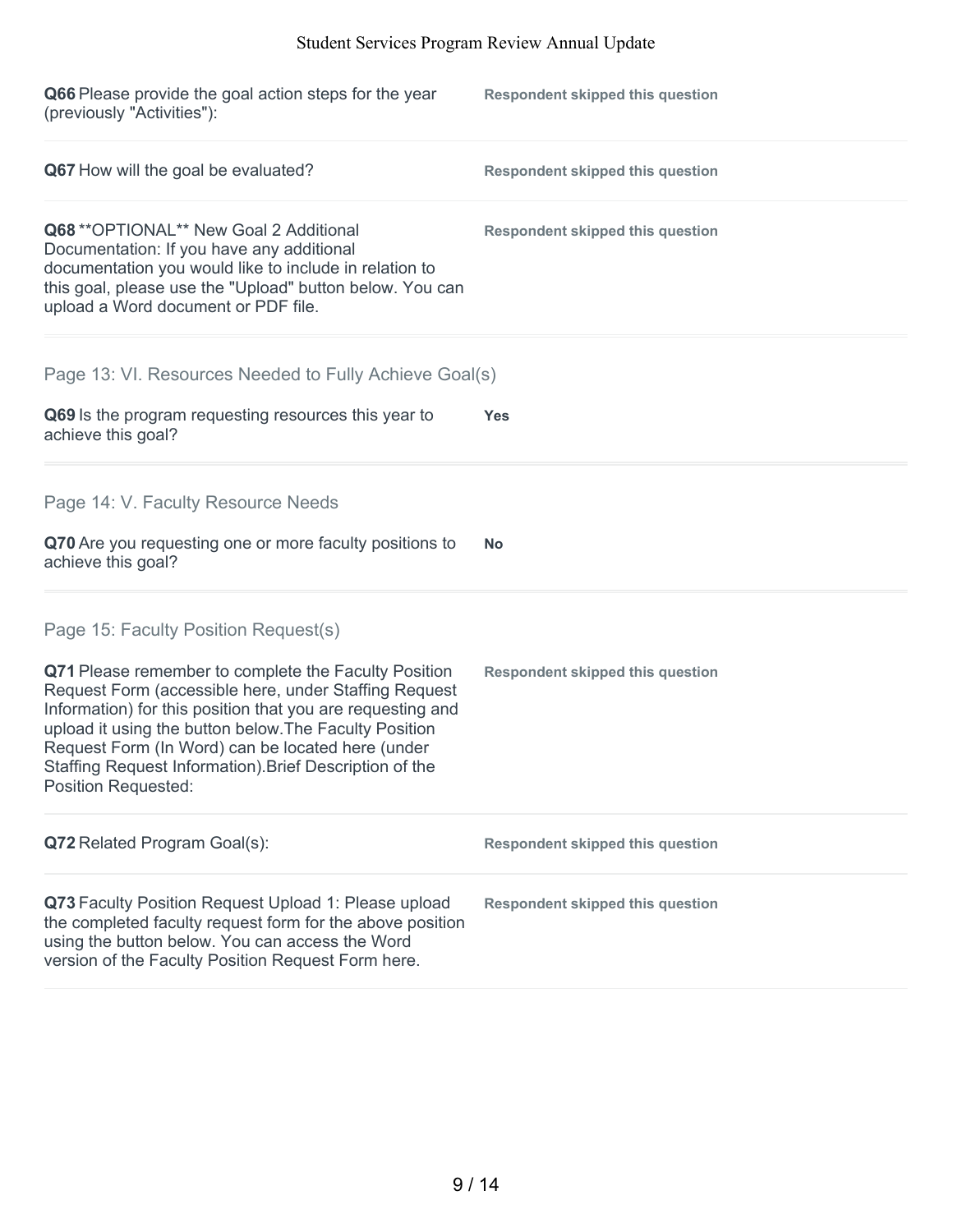| Q74 Faculty Position Request 2 (if applicable): Please<br>remember to complete the Faculty Position Request<br>Form (accessible here, under Staffing Request<br>Information) for this position that you are requesting and<br>upload it using the button below. The Faculty Position<br>Request Form (In Word) can be located here (under<br>Staffing Request Information). Brief Description of<br><b>Position Requested:</b> | <b>Respondent skipped this question</b> |
|--------------------------------------------------------------------------------------------------------------------------------------------------------------------------------------------------------------------------------------------------------------------------------------------------------------------------------------------------------------------------------------------------------------------------------|-----------------------------------------|
| <b>Q75</b> Related Program Goal(s):                                                                                                                                                                                                                                                                                                                                                                                            | <b>Respondent skipped this question</b> |
| Q76 Faculty Position Request Upload 2: Please upload<br>the completed faculty request form for the above position<br>using the button below. You can access the Word<br>version of the Faculty Position Request Form here.                                                                                                                                                                                                     | <b>Respondent skipped this question</b> |
| Page 16: VI. Classified Staff Resource Needs<br>Q77 Are you requesting one or more classified positions<br>to achieve this goal?                                                                                                                                                                                                                                                                                               | <b>Yes</b>                              |

Page 17: Classified Staff Position Request(s)

**Q78** Classified Staff Position Request 1: Please remember to complete the Classified Staff Position Request Form (accessible here, under Staffing Request Information) for this position you are requesting.Brief Description of Position Requested:

Dual Enrollment Coordinator - see attached for description.

**Q79** Classified Staff Position 1 Related Program Goal(s):

Growth of institutional Dual Enrollment and Concurrent Enrollment Programs. Alignment to Guided Student Pathways, Student Validation and Engagement, and Organizational Health.

**Q80** Classified Staff Position 1 Request Upload: Please upload a completed Classified Position Request Form for this request using the button below. You can access the Word version of the Classified Position Request Form here.

#### **2018-19 Classified Position Request Form.docx(23.8KB)**

**Q81** \*\*\*OPTIONAL\*\*\*Please use the button below to upload the position classification description (obtained from HR).

**Respondent skipped this question**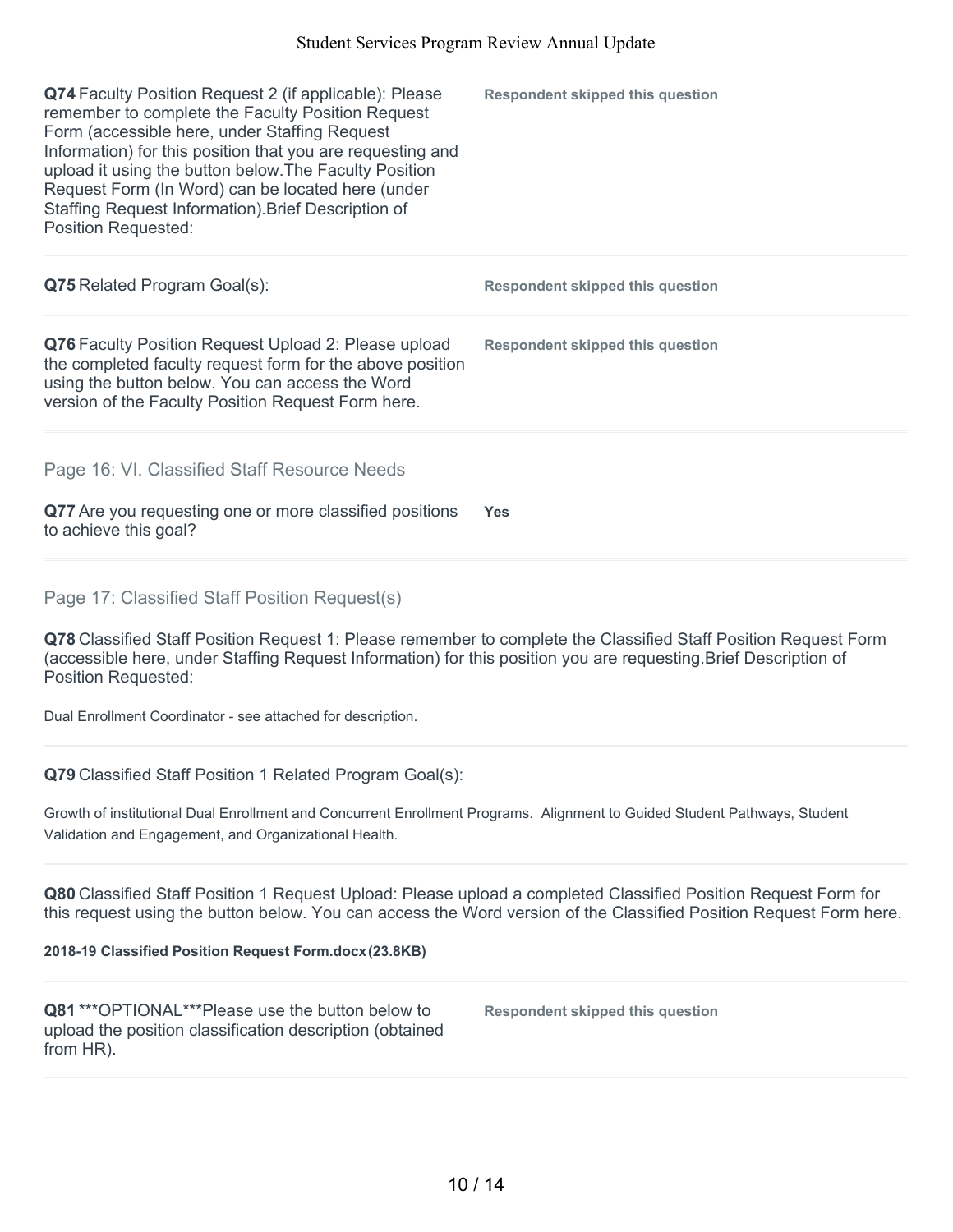| Q82 Classified Staff Position Request 2: Please<br>remember to complete the Classified Staff Position<br>Request Form (accessible here, under Staffing Request<br>Information) for each position you are requesting. Brief<br>Description of Position Requested: | <b>Respondent skipped this question</b> |
|------------------------------------------------------------------------------------------------------------------------------------------------------------------------------------------------------------------------------------------------------------------|-----------------------------------------|
| Q83 Classified Staff Position 2 Related Program Goal(s):                                                                                                                                                                                                         | <b>Respondent skipped this question</b> |
| Q84 Classified Staff Position Request 2 Upload: Please<br>upload a completed Classified Position Request Form<br>for this request using the button below. You can access<br>the Word version of the Classified Position Request<br>Form here.                    | <b>Respondent skipped this question</b> |
| Q85***OPTIONAL***Please use the button below to<br>upload the position classification description (obtained<br>from HR).                                                                                                                                         | <b>Respondent skipped this question</b> |
| Page 18: VII. Technology Resource Needs                                                                                                                                                                                                                          |                                         |
| Q86 Are you requesting technology resources to achieve<br>this goal?                                                                                                                                                                                             | No                                      |
| Page 19: Technology Request(s)                                                                                                                                                                                                                                   |                                         |
| Q87 Technology Request 1: Please remember to<br>complete a Technology Request Form for each request<br>you are submitting. You can access the online<br>Technology Request Form here: Technology Request<br>Form                                                 | <b>Respondent skipped this question</b> |
| Q88 Technology Request 2: Please remember to<br>complete a Technology Request Form for each request<br>you are submitting. You can access the online<br>Technology Request Form here: Technology Request<br>Form                                                 | <b>Respondent skipped this question</b> |
| Page 20: VIII. Perkins and Strong Workforce Resource Needs                                                                                                                                                                                                       |                                         |
| Q89 Are you requesting Perkins and/or Strong<br>Workforce resources to achieve this goal?                                                                                                                                                                        | <b>No</b>                               |

Page 21: Perkins Request and Strong Workforce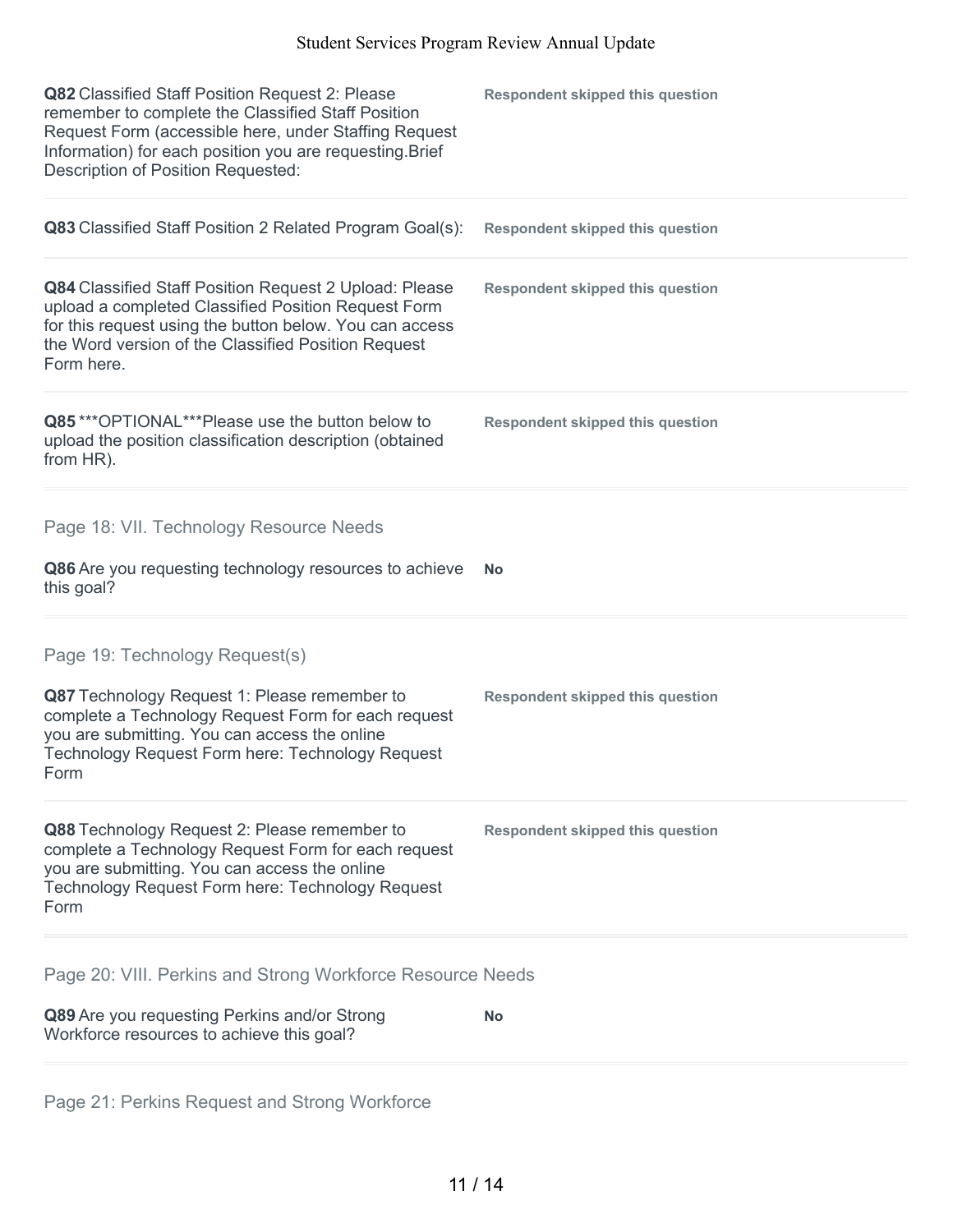| Q90 Perkins Request and Strong Workforce 1: Please<br>remember to complete the Perkins Request Form and<br>submit it via the annual Perkins/Strong Workforce<br>request process/cycle. | <b>Respondent skipped this question</b> |
|----------------------------------------------------------------------------------------------------------------------------------------------------------------------------------------|-----------------------------------------|
| Q91 Perkins Request and Strong Workforce 2: Please<br>remember to complete the Perkins Request Form and<br>submit it via the annual Perkins/Strong Workforce<br>request process/cycle. | <b>Respondent skipped this question</b> |
| Page 22: IX. Supplies/Equipment Resource Needs                                                                                                                                         |                                         |
| Q92 Are you requesting supplies and/or equipment<br>resources to achieve this goal?                                                                                                    | <b>No</b>                               |
| Page 23: Supplies/Equipment Request(s)                                                                                                                                                 |                                         |
| Q93 Supplies/Equipment Request 1: In the boxes below<br>please provide information on your request.<br>Supplies/Equipment requests will be considered on a<br>one-time funding basis.  | <b>Respondent skipped this question</b> |
| Q94 Supplies/Equipment Documentation 1: Please<br>upload any supplies/equipment quotes or additional<br>documentation for this request.                                                | <b>Respondent skipped this question</b> |
| Q95 Supplies/Equipment Request 2: In the boxes below<br>please provide information on your request.<br>Supplies/Equipment requests will be considered on a<br>one-time funding basis.  | <b>Respondent skipped this question</b> |
| Q96 Supplies/Equipment Documentation 2 : Please<br>upload any supplies/equipment quotes or additional<br>documentation for this request.                                               | <b>Respondent skipped this question</b> |
| Page 24: X. Facilities Resource Needs                                                                                                                                                  |                                         |
| Q97 Are you requesting facilities resources to achieve<br>this goal?                                                                                                                   | No                                      |

Page 25: Facilities Request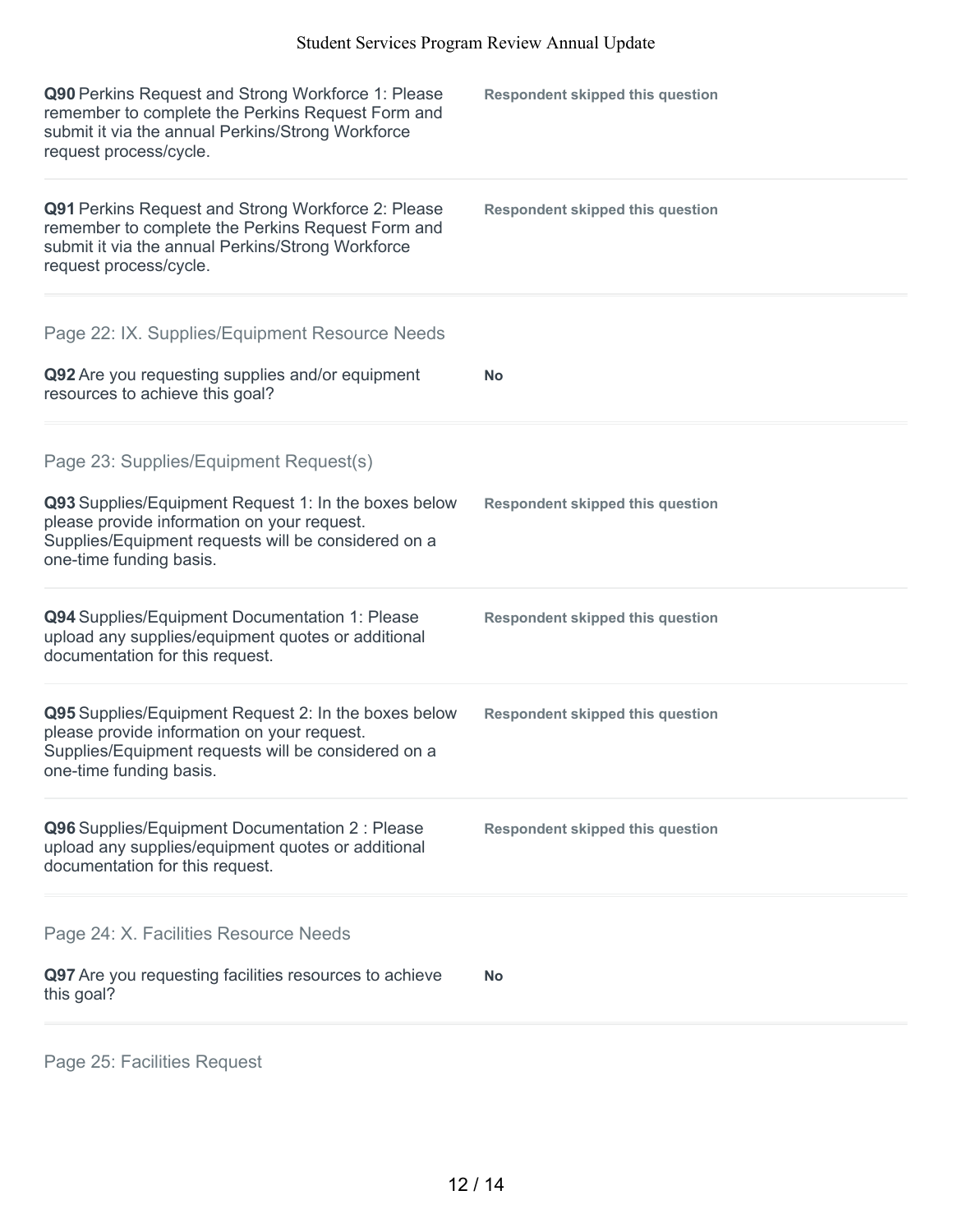| Q98 Facilities Request 1: Please provide the information<br>below and remember to complete a Facilities Request<br>Form accessible here: Facilities Request Form                       | <b>Respondent skipped this question</b> |
|----------------------------------------------------------------------------------------------------------------------------------------------------------------------------------------|-----------------------------------------|
| Q99 Facilities Request 2: Please provide the information<br>below and remember to complete a Facilities Request<br>Form, accessible here: Facilities Request Form                      | <b>Respondent skipped this question</b> |
| Page 26: XI. Professional Development Resource Needs                                                                                                                                   |                                         |
| Q100 Are you requesting professional development<br>resources to achieve this goal?                                                                                                    | No                                      |
| Page 27: Professional Development Request                                                                                                                                              |                                         |
| Q101 Professional Development Request 1: Please<br>provide the information identified below and follow the<br>process for requesting professional development funds,<br>outlined here. | <b>Respondent skipped this question</b> |
| Q102 Professional Development Request 2: Please<br>provide the information identified below and follow the<br>process for requesting professional development funds,<br>outlined here. | <b>Respondent skipped this question</b> |
| Page 28: XII. Other Resource Needs                                                                                                                                                     |                                         |
| Q103 Are you requesting any other resources to achieve<br>this goal?                                                                                                                   | No                                      |
| Page 29: Other Resource Requests                                                                                                                                                       |                                         |
| Q104 Other Resource Requests 1: Other resource<br>requests will be considered on a one-time funding basis.<br>Please fill in the information below.                                    | <b>Respondent skipped this question</b> |
| Q105 Other Resource Requests 2: Other resource<br>requests will be considered on a one-time funding basis.<br>Please fill in the information below.                                    | <b>Respondent skipped this question</b> |